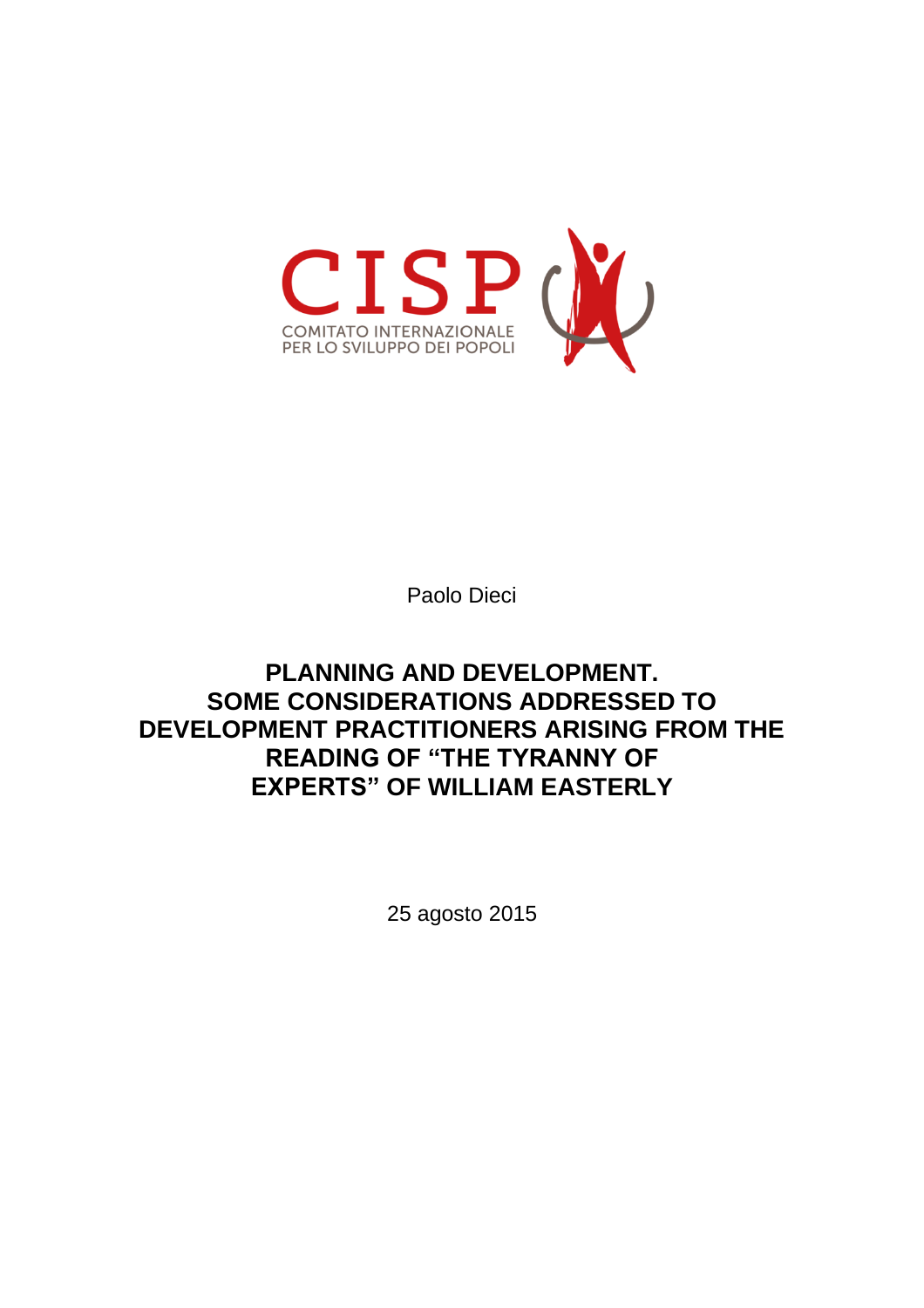

#### **Planning and Development. Some considerations addressed to development practitioners arising from the reading of "The Tyranny of Experts"<sup>i</sup> of William Easterly**

### **Forward**

The 2015 is the year of the agendas. It ends the Millennium Development Goals (MDGs)<sup>ii</sup> plan and it is inaugurated the new Sustainable Development Goals (SDGs) plan<sup>iii</sup>. Therefore, a new agenda, a new updated plan.

In the year 2000, when the UN launched the MDGs, thousands of Non Governmental Organizations (NGOs), governmental institutions, agencies, development practitioners, scholars welcomed it as a great new: for the first time different efforts and interventions were going to be framed under a comprehensive and potentially assessable unified strategy. Now it is time to conduct such an assessment and to ascertain how far the world has gone towards the path leading to half absolute poverty, reduce child mortality, and so on, referring to the eight MDGs. The new agenda is much more ambitious than the MDGs, as the SDGs are seventeen, with an average of 10 targets per each goal.

This is in a few words the current situation. The scope of the following considerations and reflections is not to criticise the old and the new agendas, but to share some concerns and thoughts originated by years of field work and the reading of the book of William Easterly.

I believe that a number of arguments of The Tyranny of Experts deserve our attention. I try to summarise three of them. It is an uneasy exercise, as the book is enriched with a huge variety of historical and geographical data and analysis.

There are some "cross-cutting" ideas of Easterly which are worth mentioning at the beginning of the analysis. I try to interpret and summarise them as follows: development is the result of historical dynamics that are hardly plannable; the concept of "agenda" has in itself some limitations and the floor should be given to the poor, providing them, rather than with an agenda, with the opportunity to choose what is best for them; the Tyranny of Experts could be also expressed as the expertise of the tyrannical persons and we, as planners, aid givers, agencies, risk to behave often as tyrannical persons, since we do pretend poor people to follow our pre-defined plans; freedom and individual rights are not only inspirable ends in themselves as they are also pre-conditions for sustainable and effective social and economic improvements.

#### **Three arguments of The Tyranny of Experts deserving attention and consideration (among many others)**

#### *We pay the cost of a debate which did not happen and it is not happening between planning and freedom*

This is the entry point of the book, which refers to the two economists who received the Nobel prize in the same year (1974): Friedrich Hayek and Gunnar Myrdal.

Hayek had advocated for individual rights and freedoms as the only suitable conditions for prosperity and development, while Myrdal had theorised that in extreme backword realities, people would have been directed towards the achievement of common goals, even at the price of an authoritarian policy.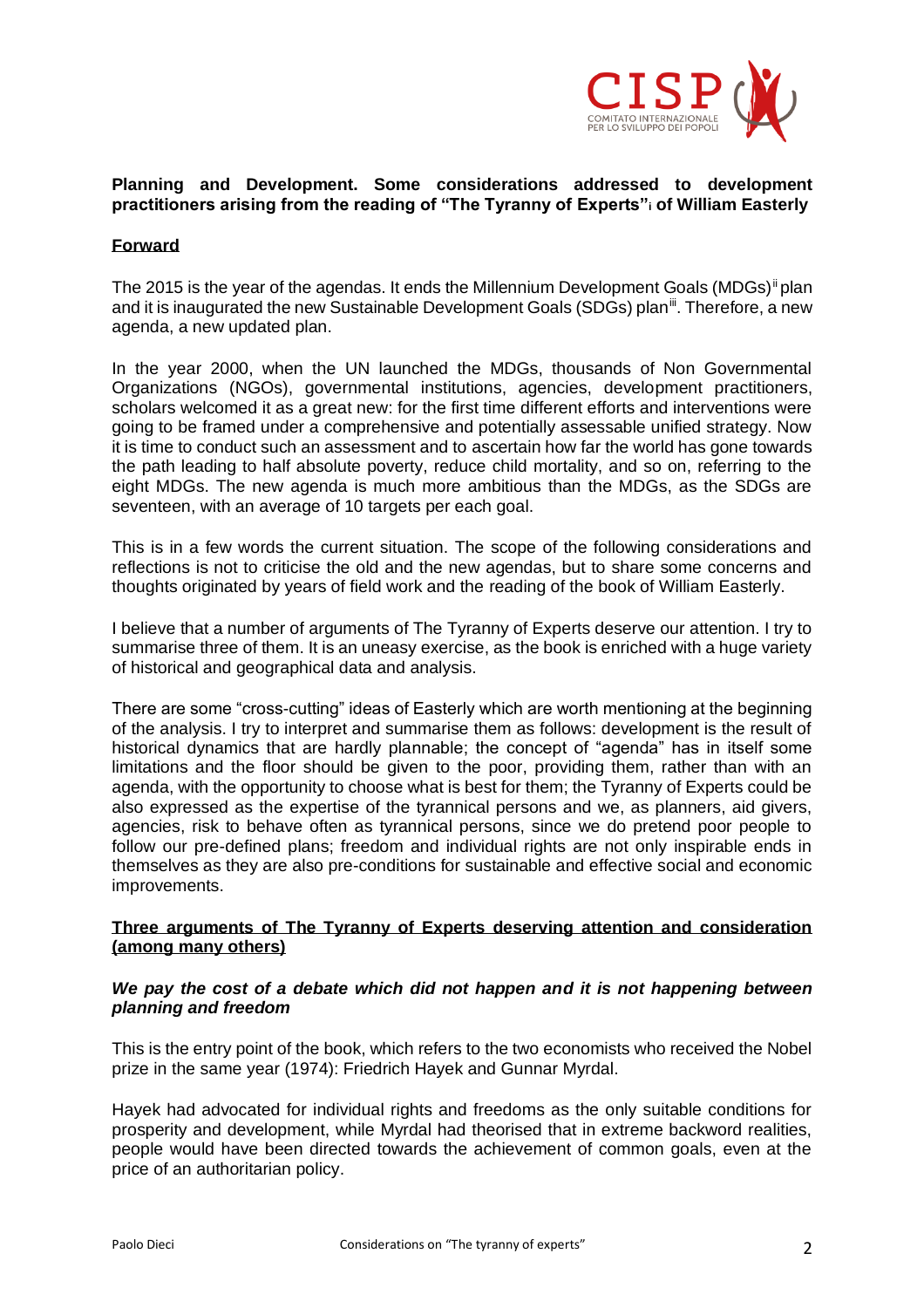

None of them could be labelled as a conservative merely relying on market's dynamics or a not democratic person advocating for dictatorial systems. They just had two different views about development.

Without here reporting the rich analysis elaborated by Easterly. I go straight to the point: development agendas have been much more fed by Myrdal than by Hayek. Many scholars with a strong democratic background have theorised the legitimacy of the action of benevolent autocrats in the Rest (the expression is taken by Easterly and indicates the "not western world"). Some limitations to freedom and individual rights, that would not have been tolerated in "our world" have been considered as unavoidable prices to be paid to the development of the Rest.

Why a real debate – within the UN system, the World Bank, the aid agencies – addressed at least to merge the two approaches did not and does not happen? Easterly provides the reader with a number of answers to this question. I will concentrate only on one of them: the misperception of underdevelopment as a merely technical problem.

#### *Technicalities and policies: development is always about choices*

The more misleading "ideology" of development agencies has been – and it is – to consider development and underdevelopment as merely technical issues. If underdevelopment is a technical problem, development will be the result of good technicalities. If someone – for whatever reasons – is hampering or delaying the implementation of these technicalities, he/she becomes an obstacle to be removed.

This idea, says Easterly, is wrong. Development, far from being a purely technical solution to a number of problems (such as high child mortality, low literacy rate, low per capita income, hunger, etc.), is the result of social, cultural, economic, political dynamics and processes that need to be viewed in an historical perspective. People may have different views *vis a vis*  hierarchically defined plans but this does not mean that they should be seen as enemies of the progress. It is worth here to summarise what Easterly writes about Colombia, as it make easier to understand his thought about the limitations of the planning approach.

One chapter of the Tyranny of Experts is titled "one day in Bogotá", the day being April 9, 1948, when three things happened in the capital city of Colombia: the mission of the World Bank (at that time the International Bank for Reconstruction and Development) President McCloy to plan and agree with the Colombian President Ospina the deployment of a team of experts to find solutions to the many problems of the country; the assassination of Jorge Gaitán, a Colombian pro poor activist who was expected to win the next electoral elections for the Liberal Party and; the visit of the US Secretary of State, Marshall, seeking supports and alliances from the American states in the newly born cold war.

Three events apparently untied but at the end unified by a common thread: freedom, rights, democracy were not at the hearth of the international agenda. The assassination of Gaitán did not prevent the Bank from sending its mission of experts, whose report was finally published on August 1950, providing the government of Colombia with a number of instructions and recommendations of technical nature, in areas like agriculture, infrastructure, education, nutrition and others.

For the sake of our analysis, let's not consider now the third event: the Marshall visit to reinforce an anti communism alliance. Many other examples could be done showing how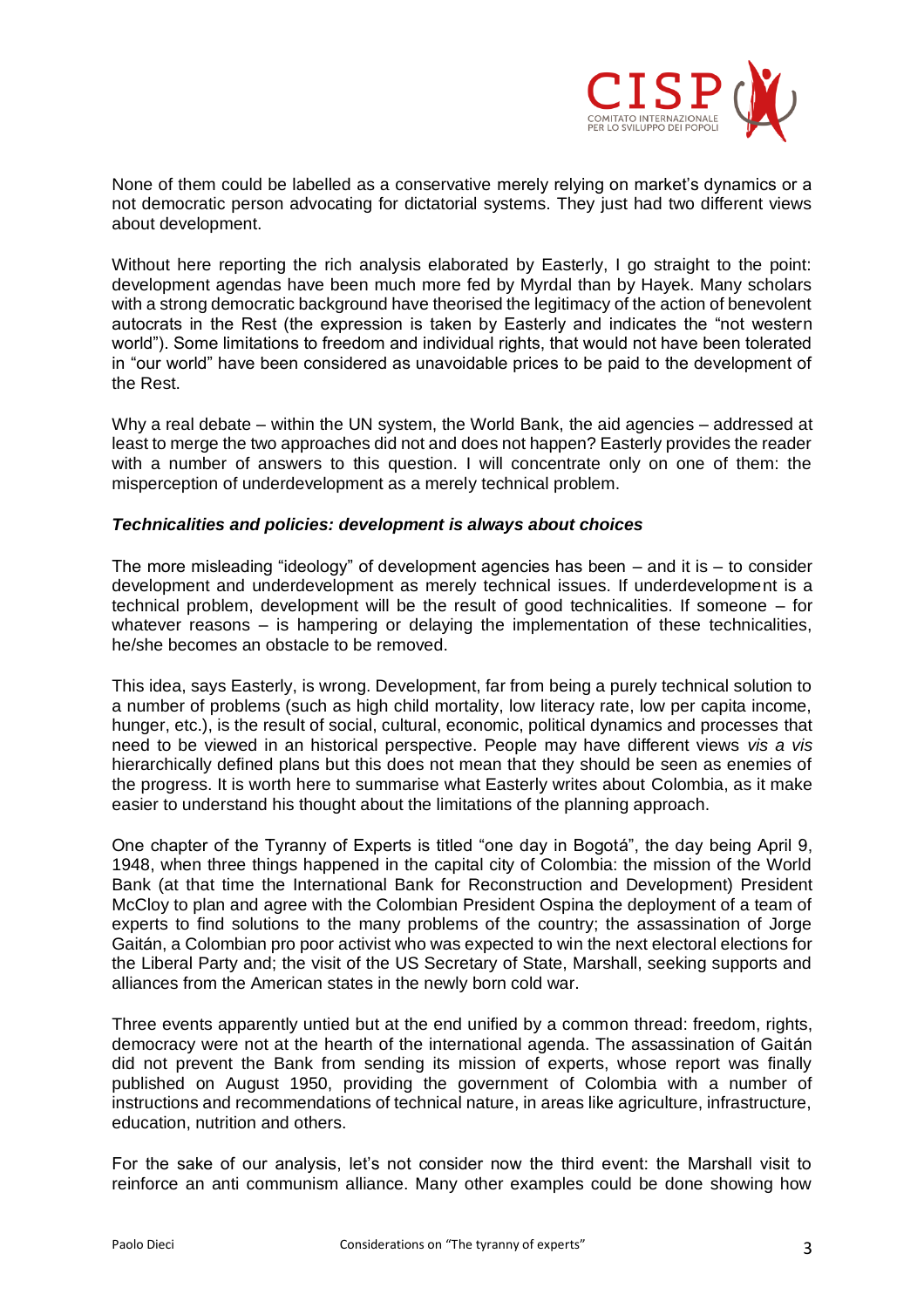

during the cold war the West has sacrificed its "own values" in order to strengthen its weight in the bipolar world. Extending this analysis we could also consider the reality of today, when similar approaches are found in the search for partners in the fight against fundamentalism. But this is another story.

It is more interesting here to underline another point. The international "experts" were probably genuinely convinced that their technical plan was the right and unique possible solution to the problems of Colombia and therefore it had to be applied. Debates over it, exchanges of views among Colombian citizens and organizations, free discussion over the plan would have resulted in an undesirable waste of time.

All the Colombian citizens and those knowing the story of this country can witness that things did not go ahead as the experts planned. The period between 1948 and 1956 is called *La Violencia*, with around 400,000 Colombian killed in armed conflicts between liberal and conservative supporters. The plan remained largely not implemented and the country entered in a phase of instability with an increased number of poor and one of the highest inequality index in the world. Last but not least the lack of democratic opportunities went to feed for many years armed conflicts, that resulted also in areas of the country outside the state's control.

## *Development: some lessons from history*

The third argument here underlined is about the link between history and development. Easterly thinks that development agencies have been inspired by a dirigist approach, according to which conscious design (planning) is the key and only means to achieve better societies. Contrary to this approach, is the spontaneous solutions one. What does Easterly mean for spontaneous solutions? This point deserves attention because we may agree or disagree with the concept but we should try to avoid misperceptions and oversimplifications. Easterly does not advocate for a *laissez faire* system where solutions are left entirely in the hands of market and competition. To express his view the author refers to a speech delivered in 2013 by a development veteran named Owen Barder. According to Barder development is an "emergent property of a complex adaptive system". That is to say: what matters is to have a social and political system where feedbacks can be generated and solutions can be found.

This system requires rules, institutions, good governance. The debate between conscious design and spontaneous solutions is not the same as between "left" and "right". It is about a different vision of the link between development and history. According to the spontaneous solutions approach history teaches us that development, far from being the outcome of planning, is the outcome of social dynamics in well organized societies, with an high degree of freedom and rights. Nobody had planned, says Easterly, the tremendous development of internet. It was made possible by an enabling environment where market, research, innovation have been regulated and left free.

Another misperception feeding development agencies leads to perceive all poor countries as "blank states". A Blank State is an empty political and social space where experts can suggest solutions and policies from scratch without considering the history and peculiarities of any given society. That's, according to Easterly, the "philosophy" of the "best practice". One solution that was successful in one African country can be replicated to a country in Latin America, with the two countries having in common only a level of poverty higher than the one existing in the west.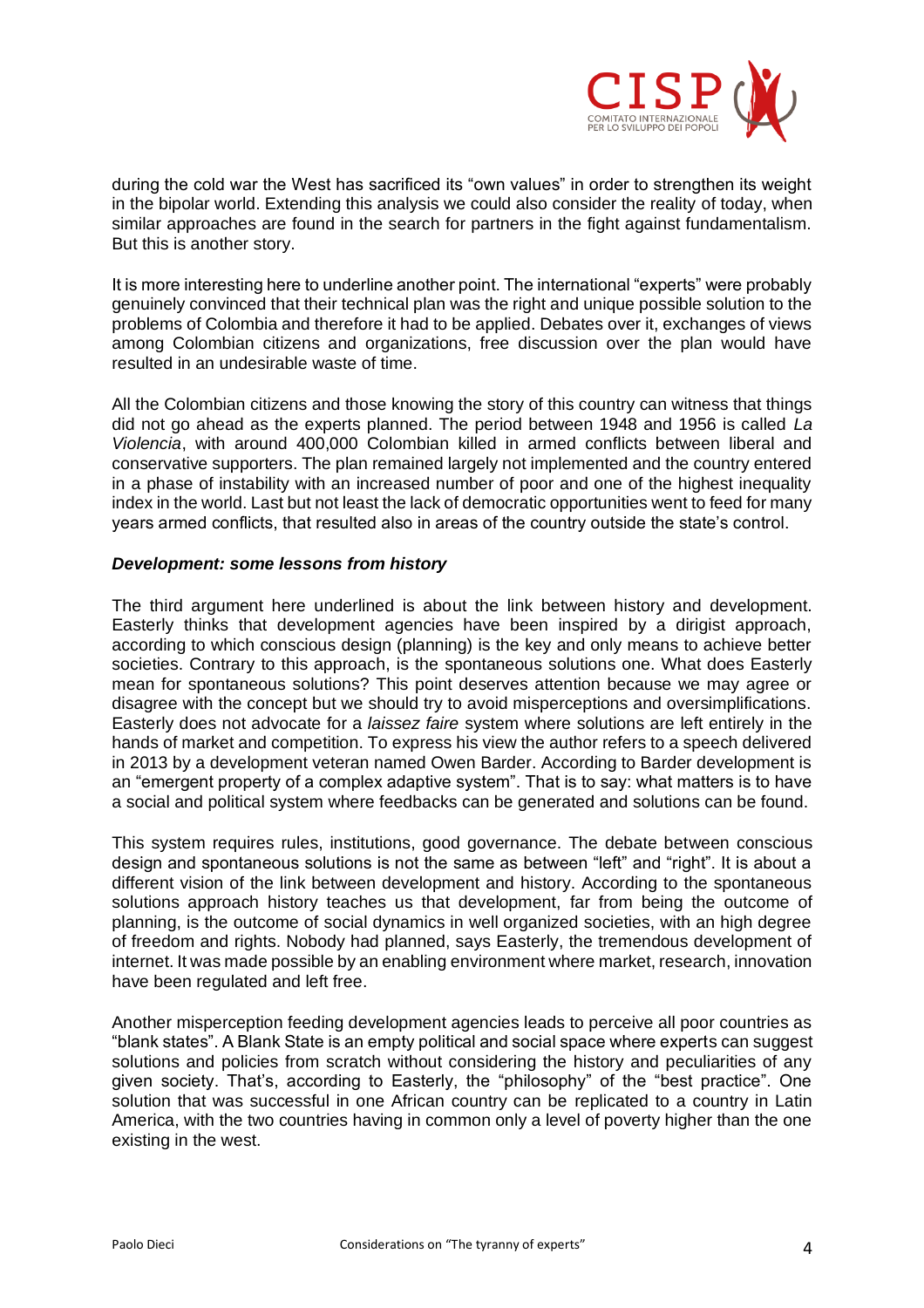

Finally, aid agencies seem to care much more – if not exclusively – about national development than about individuals wellbeing. If we go to have a look to "our history", do we perceive that the achievement of a certain (imperfect of course) wellbeing has been the result of the benevolent attitude of national governments or, rather, of increasing power and wealth of individuals and communities? I add here one personal comment. This vision does not necessarily meet the liberalist approach; even in a totally different conceptual framework, such as that traditionally belonging to the left, the welfare and the progress of certain unprivileged groups is seen as the result of their increased power, hegemony and struggle, rather than as the outcome of good decisions taken by the state.

Through deep historical analysis Easterly comes to a conclusion: societies that have been experimenting for a longer time respect for individual rights and opportunities have reached more sustainable development than societies having been deprived of rights and freedoms. This is assessable also analysing inequalities and wealth rankings among areas and regions within the same states. Here Easterly makes a number of concrete examples, from Africa (comparing for instance regions of Ghana oppressed by slaves trade with others that have not been impacted by this tragedy) to Europe (in this case an interesting analysis is done about Italy, where, before the creation of a unified state in the second half of the nineteen century, in some central northern areas a tradition of citizenship's rights led to more prosperous environments than in the south where for centuries autocratic rule had been imposed).

#### **And so? What could be done?**

Thirty years of field work and hundreds of meetings with persons and communities in various corners of the world give me the perception that many of the arguments of The Tyranny of Experts make a lot of sense. I still believe that aid can make the difference in the life of the people, as it does, when it is properly and reliably planned and delivered. I also believe that what can actually make the difference is the level of relevance of the aid. How does a given project really fit with the perceived and actual needs of the people? Are we, as development practitioners, able to listen to the poor and wiling to be led by their views? When the answer is yes, we may be of some help, otherwise, as tens of years of development cooperation show, even assessable results achieved during the life of the project tend to vanish soon after the project is over. We were just applying our plan.

As development practitioners we are not, in the strict sense of the word, policy makers. We can dialogue with the policy makers and the first point to stress is that democracy and freedom should be always put at the hearth of any policy dialogue initiative. Easterly is right: freedom and rights are not only ends in themselves (as they are), they are also pre-conditions for durable progresses. The fight against poverty is primarily a search for individual and societal rights. Rights means also access to resources, opportunity to influence policy choices, freedom of association, respect for minorities.

We need to feed our action with good ideas and empirical researches and we have to avoid the mistake of labelling these ideas in an oversimplified way. Advocating for more individual rights and less planned development has not in itself any specific ideological connotation. We may have our different visions and ideologies but at the same time agree with some key facts and concepts: history is hardly plannable, development is not just the results of good recipes, freedom and rights are pre-conditions for sustainable progress. There is nothing ideologically inspired in these ideas.